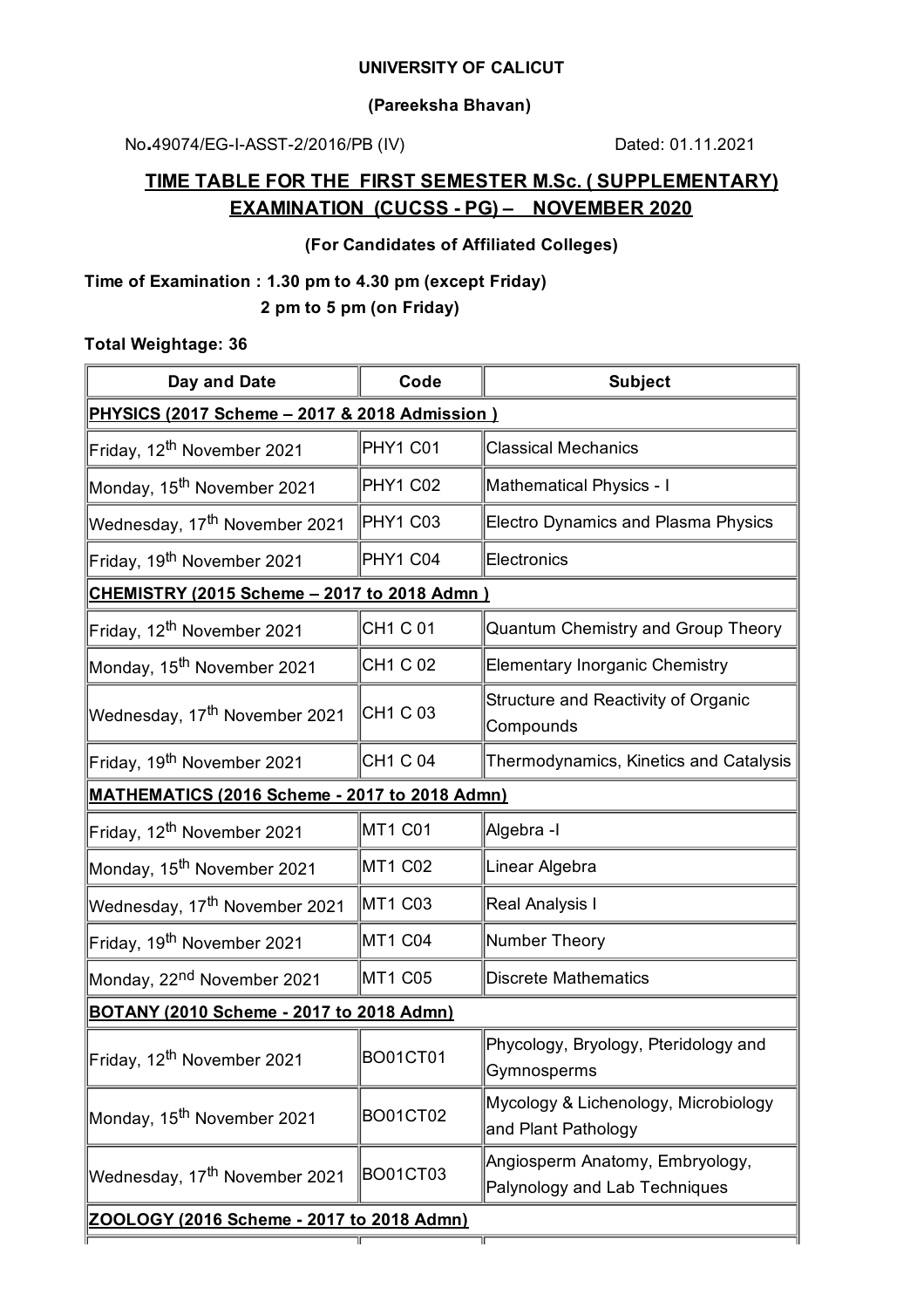| Friday, 12 <sup>th</sup> November 2021               | ZO ICT 01           | <b>Biochemistry and Cytogenetics</b>             |  |  |  |
|------------------------------------------------------|---------------------|--------------------------------------------------|--|--|--|
| ∥Monday, 15 <sup>th</sup> November 2021              | ZO ICT 02           | <b>Biophysics and Biostatistics</b>              |  |  |  |
| Wednesday, 17 <sup>th</sup> November 2021            | ZO ICT 03           | Ecology and Ethology                             |  |  |  |
| <b>STATISTICS (2013 Scheme - 2017 to 2018 Admn)</b>  |                     |                                                  |  |  |  |
| Friday, 12 <sup>th</sup> November 2021               | ST 1C 01            | Measure theory and Integration                   |  |  |  |
| Monday, 15 <sup>th</sup> November 2021               | ST 1C 02            | Analytical Tools for Statistics - I              |  |  |  |
| Wednesday, 17 <sup>th</sup> November 2021            | ST 1C 03            | Analytical Tools for Statistics - II             |  |  |  |
| Friday, 19 <sup>th</sup> November 2021               | ST 1C 04            | Regression & Linear Programming                  |  |  |  |
| Monday, 22 <sup>nd</sup> November 2021               | ST 1C 05            | <b>Distribution Theory</b>                       |  |  |  |
| COMPUTER SCIENCE (2014 Scheme - 2017 to 2018 Admn)   |                     |                                                  |  |  |  |
| Friday, 12 <sup>th</sup> November 2021               | CSSIC <sub>01</sub> | <b>Discrete Mathematical Structures</b>          |  |  |  |
| Monday, 15 <sup>th</sup> November 2021               | CSSIC <sub>02</sub> | <b>Advanced Data Structure</b>                   |  |  |  |
| Wednesday, 17 <sup>th</sup> November 2021            | CSSIC <sub>03</sub> | Theory of Computation                            |  |  |  |
| Friday, 19 <sup>th</sup> November 2021               | CSSIC <sub>04</sub> | The Art of Programming Methodology               |  |  |  |
| Monday, 22 <sup>nd</sup> November 2021               | CSSIC <sub>05</sub> | Computer Organization and Architecture           |  |  |  |
| <b>ELECTRONICS (2010 Scheme - 2017 to 2018 Admn)</b> |                     |                                                  |  |  |  |
| Friday, 12 <sup>th</sup> November 2021               | AM1C01              | <b>Applied Mathematics</b>                       |  |  |  |
| Monday, 15 <sup>th</sup> November 2021               | <b>MM1C02</b>       | Microprocessor & Microcontroller<br>Applications |  |  |  |
| Wednesday, 17 <sup>th</sup> November 2021            | $\ $ DC1C03         | Modern Digital and Optical<br>Communication      |  |  |  |
| Friday, 19 <sup>th</sup> November 2021               | <b>DS1C04</b>       | Advanced Digital System Design                   |  |  |  |
| POLYMER CHEMISTRY (2010 Scheme - 2017 to 2018 Admn)  |                     |                                                  |  |  |  |
| Friday, 12 <sup>th</sup> November 2021               | PC1 C 01            | <b>Inorganic Chemistry I</b>                     |  |  |  |
| Monday, 15 <sup>th</sup> November 2021               | PC1 C 02            | <b>Organic Chemistry I</b>                       |  |  |  |
| Wednesday, 17 <sup>th</sup> November 2021            | PC1 C 03            | <b>Theoretical Chemistry I</b>                   |  |  |  |
| BIOCHEMISTRY (2013 Scheme - 2017 to 2018 Admn)       |                     |                                                  |  |  |  |
| Friday, 12 <sup>th</sup> November 2021               | BCC01               | <b>General and Analytical Biochemistry</b>       |  |  |  |
| Monday, 15 <sup>th</sup> November 2021               | BCC02               | Cell Biology and Physiology                      |  |  |  |
| Wednesday, 17 <sup>th</sup> November 2021            | BCC03               | Metabolism and Clinical Biochemistry             |  |  |  |
| PSYCHOLOGY (2010 Scheme - 2017 to 2018 Admn)         |                     |                                                  |  |  |  |
| Friday, 12 <sup>th</sup> November 2021               | <b>PSY1.1</b>       | Learning and Motivation                          |  |  |  |
| Monday, 15 <sup>th</sup> November 2021               | <b>PSY1.2</b>       | Personality and Personal Growth                  |  |  |  |
| Wednesday, 17 <sup>th</sup> November 2021            | <b>PSY1.3</b>       | Physiological Psychology                         |  |  |  |
| Friday, 19 <sup>th</sup> November 2021               | PSY1.4              | Research Methodology                             |  |  |  |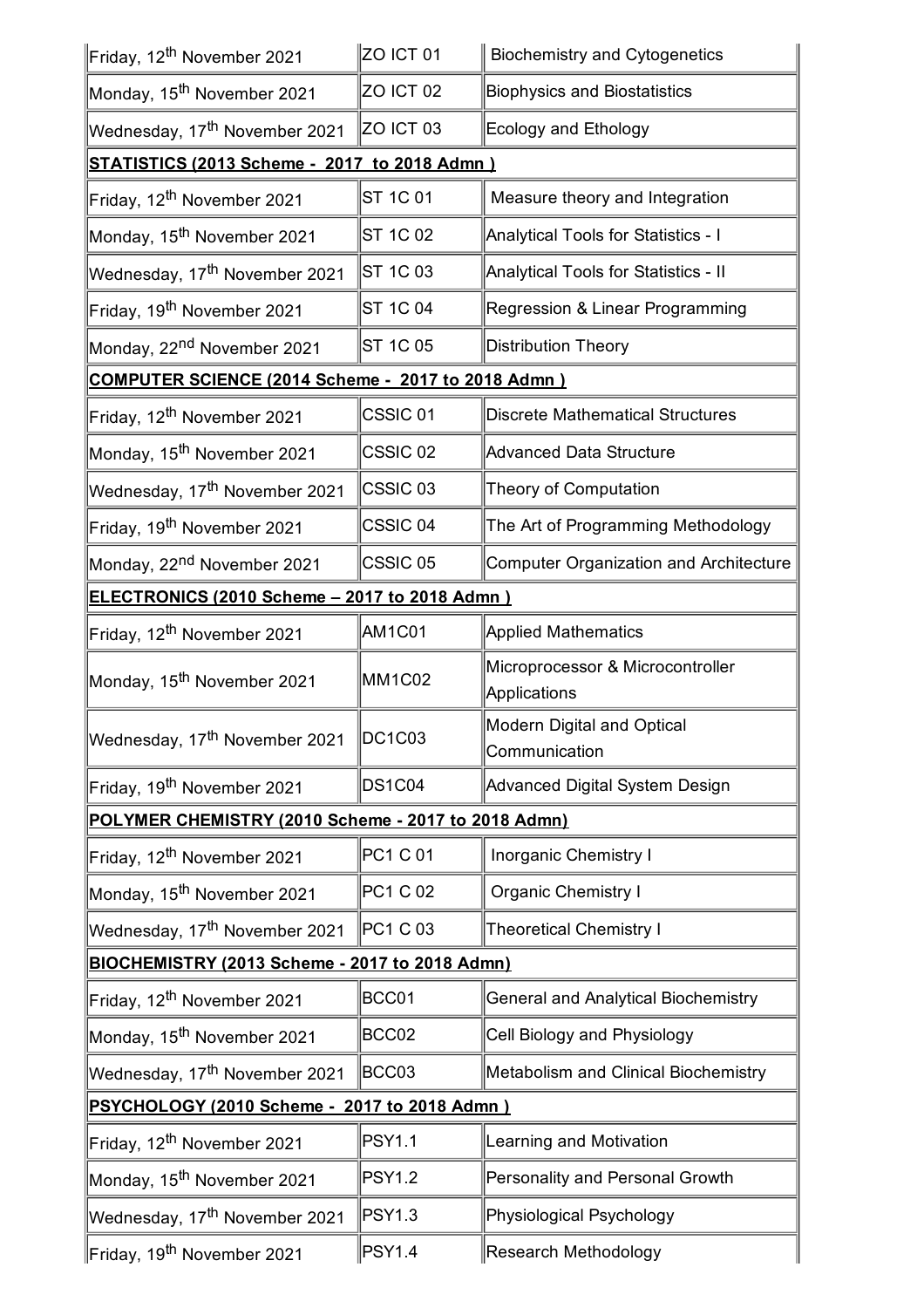| <b>ENVIRONMENTAL SCIENCE (2014 Scheme - 2017 to 2018 Admission )</b> |                  |                                                                            |  |  |
|----------------------------------------------------------------------|------------------|----------------------------------------------------------------------------|--|--|
| Friday, 12 <sup>th</sup> November 2021                               | ES1 C 01         | Physical Processes in the Environment                                      |  |  |
| Monday, 15 <sup>th</sup> November 2021                               | <b>ES1 C 02</b>  | <b>Energy and Environment</b>                                              |  |  |
| Wednesday, 17 <sup>th</sup> November 2021                            | ES1 C 03         | <b>Environmental Impact and Risk</b>                                       |  |  |
| Friday, 19 <sup>th</sup> November 2021                               | <b>ES1 C 04</b>  | <b>Environmental Pollution and Pollution</b><br>Abatement                  |  |  |
| <b>APPLIED GEOLOGY (2014 Scheme - 2017 to 2018 Admission)</b>        |                  |                                                                            |  |  |
| Friday, 12 <sup>th</sup> November 2021                               | <b>GEL1 C 01</b> | Physical Geology and Geomorphology                                         |  |  |
| Monday, 15 <sup>th</sup> November 2021                               | <b>GEL1 C 02</b> | <b>Structural Geology and Geotectonics</b>                                 |  |  |
| Wednesday, 17 <sup>th</sup> November 2021                            | <b>GEL1 C 03</b> | Stratigraphy and Applied Palaeontology                                     |  |  |
| PLANT SCIENCE (2010 Scheme - 2017 to 2018 Admn)                      |                  |                                                                            |  |  |
| Friday, 12 <sup>th</sup> November 2021                               | PSIC01           | Phycology, Mycology, Plant Pathology &<br>Microbiology                     |  |  |
| Monday, 15 <sup>th</sup> November 2021                               | PSIC02           | Bryology, Pteridology, Gymnosperms                                         |  |  |
| Wednesday, 17 <sup>th</sup> November 2021                            | PSIC03           | Research Methodology, Histochemistry,<br>ା&<br>Microtechnique & Biophysics |  |  |
|                                                                      |                  | AQUACULTURE AND FISHERY MICRO BIOLOGY (2013 Scheme - 2017 to 2018 Admn)    |  |  |
| Friday, 12 <sup>th</sup> November 2021                               | AFM1C01          | Fish Biology & Fisheries                                                   |  |  |
| Monday, 15 <sup>th</sup> November 2021                               | AFM1C02          | Aquatic Ecology                                                            |  |  |
| Wednesday, 17 <sup>th</sup> November 2021                            | AFM1C03          | General Microbiology                                                       |  |  |
| Friday, 19 <sup>th</sup> November 2021                               | AFM1C04          | Seed Production and Hatchery<br>Management                                 |  |  |
|                                                                      |                  | FISH PROCESSING TECHNOLOGY & QUALITY CONTROL (2013 Scheme - 2017 to 2018   |  |  |
| Admn)                                                                |                  |                                                                            |  |  |
| Friday, 12 <sup>th</sup> November 2021                               | FPT1C01          | Harvest and Post Harvest Handling of<br>Fish                               |  |  |
| Monday, 15 <sup>th</sup> November 2021                               | FPT1C02          | Food Safety in Seafood Industry                                            |  |  |
| Wednesday, 17 <sup>th</sup> November 2021                            | FPT1C03          | <b>Fish Biochemistry and Spoilage</b>                                      |  |  |
| GENERAL BIOTECHNOLOGY (2010 Scheme - 2017 to 2018 Admn)              |                  |                                                                            |  |  |
| Friday, 12 <sup>th</sup> November 2021                               | <b>GB1 C1</b>    | <b>Cell Biology</b>                                                        |  |  |
| Monday, 15 <sup>th</sup> November 2021                               | <b>GB1 C2</b>    | Biomolecules                                                               |  |  |
| Wednesday, 17 <sup>th</sup> November 2021                            | GB1 C3           | Microbiology                                                               |  |  |
| MICROBIOLOGY (2010 Scheme - 2017 to 2018 Admn)                       |                  |                                                                            |  |  |
| Friday, 12 <sup>th</sup> November 2021                               | <b>MB1C01</b>    | <b>General Biochemistry</b>                                                |  |  |
| Monday, 15 <sup>th</sup> November 2021                               | <b>MB1C02</b>    | Microbial Metabolism                                                       |  |  |
|                                                                      |                  |                                                                            |  |  |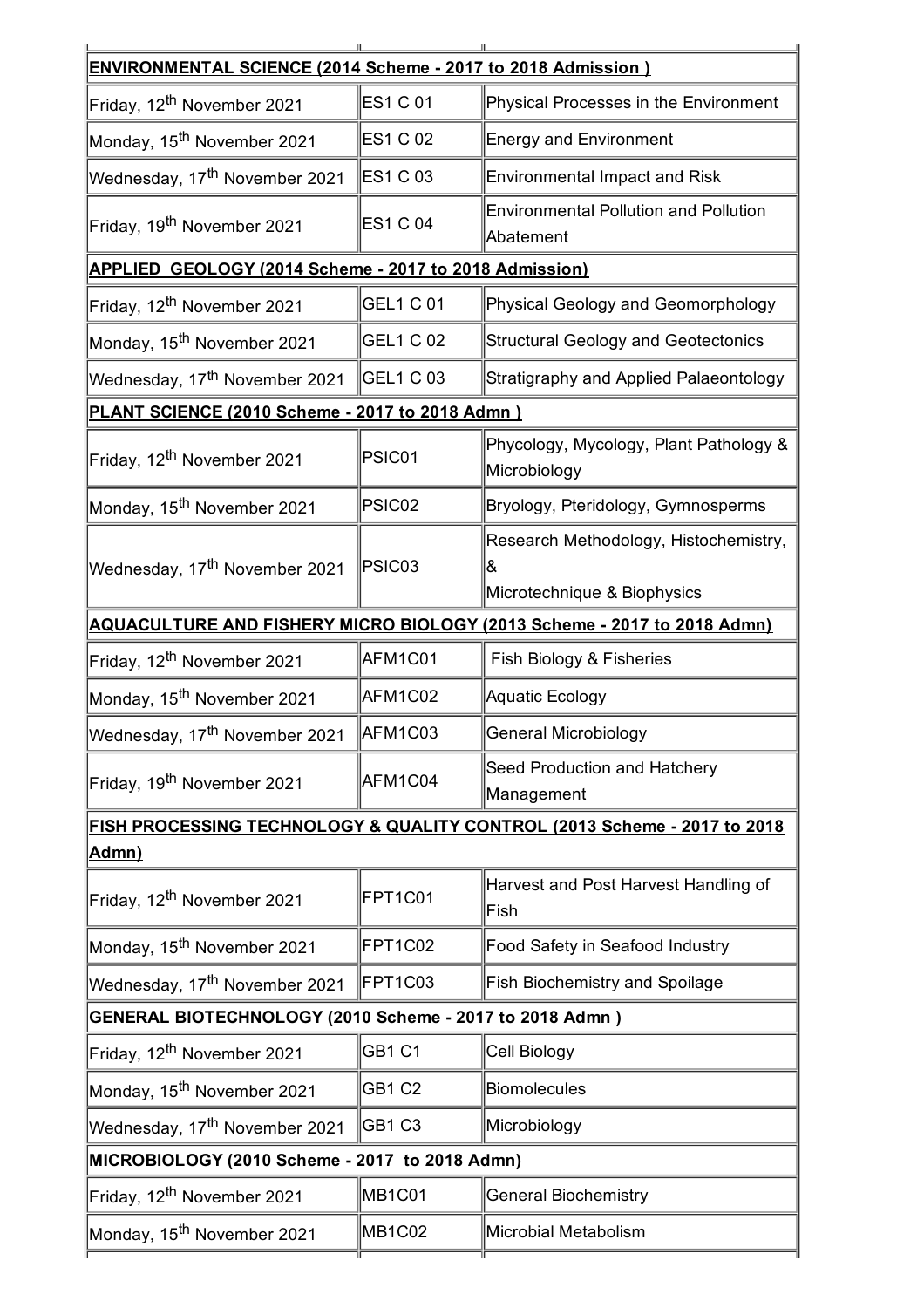| Wednesday, 17 <sup>th</sup> November 2021                      | MB1C03                          | <b>Environmental &amp; Sanitation Microbiology</b> |  |  |  |
|----------------------------------------------------------------|---------------------------------|----------------------------------------------------|--|--|--|
| Friday, 19 <sup>th</sup> November 2021                         | MB1C04                          | Industrial Microbiology                            |  |  |  |
| BIOINFORMATICS (2010 Scheme - 2017 to 2018 Admn)               |                                 |                                                    |  |  |  |
| Friday, 12 <sup>th</sup> November 2021                         | <b>BI01C01</b>                  | Cell Biology                                       |  |  |  |
| Monday, 15 <sup>th</sup> November 2021                         | <b>BI01C02</b>                  | Mathematical & Statistical Techniques              |  |  |  |
| Wednesday, 17 <sup>th</sup> November 2021                      | <b>BI01C03</b>                  | <b>Chemistry of Biomolecules</b>                   |  |  |  |
| Friday, 19 <sup>th</sup> November 2021                         | <b>BI01C04</b>                  | <b>Basics of Computer and Networking</b>           |  |  |  |
| HOME SCIENCE - NUTRITION & DIETETICS (2013 Scheme - 2017 admn) |                                 |                                                    |  |  |  |
| Friday, 12 <sup>th</sup> November 2021                         | ND <sub>1</sub> C01             | Human Physiology                                   |  |  |  |
| Monday, 15 <sup>th</sup> November 2021                         | <b>ND1C02</b>                   | Nutrition through life cycle                       |  |  |  |
| Wednesday, 17 <sup>th</sup> November 2021                      | ND <sub>1C03</sub>              | <b>Advanced Food Science</b>                       |  |  |  |
| Friday, 19 <sup>th</sup> November 2021                         | ND1C04                          | <b>Macro Nutrients</b>                             |  |  |  |
| Monday, 22 <sup>nd</sup> November 2021                         | ND1C05                          | <b>Research Methods and Statistics</b>             |  |  |  |
| HOME SCIENCE - NUTRITION & DIETETICS (2018 Scheme - 2018 admn) |                                 |                                                    |  |  |  |
| Friday, 12 <sup>th</sup> November 2021                         | ND <sub>1</sub> C01             | Human Physiology                                   |  |  |  |
| Monday, 15 <sup>th</sup> November 2021                         | ND <sub>1</sub> C <sub>02</sub> | Nutrition through life cycle                       |  |  |  |
| Wednesday, 17 <sup>th</sup> November 2021                      | ND1C03                          | Advanced Food Science                              |  |  |  |
| Friday, 19 <sup>th</sup> November 2021                         | ND <sub>1</sub> C <sub>04</sub> | <b>Macro Nutrients</b>                             |  |  |  |
| Monday, 22 <sup>nd</sup> November 2021                         | ND <sub>1</sub> C <sub>05</sub> | <b>Research Methods and Statistics</b>             |  |  |  |
| HOMESCIENCE - TEXTILE & COSTUME (2015 Scheme - 2017 admn)      |                                 |                                                    |  |  |  |
| Friday, 12 <sup>th</sup> November 2021                         | TC1C01                          | Historic Costumes                                  |  |  |  |
| Monday, 15 <sup>th</sup> November 2021                         | TC1C02                          | <b>Fashion Marketing</b>                           |  |  |  |
| Wednesday, 17 <sup>th</sup> November 2021                      | TC1C03                          | Costume design and Illustration                    |  |  |  |
| Friday, 19 <sup>th</sup> November 2021                         | <b>TC1C04</b>                   | Introduction to Fashion design concept             |  |  |  |
| Monday, 22 <sup>nd</sup> November 2021                         | TC1C05                          | <b>Research Methods and Statistics</b>             |  |  |  |
| HOMESCIENCE - TEXTILE & COSTUME (2018 Scheme - 2018 admn)      |                                 |                                                    |  |  |  |
| Friday, 12 <sup>th</sup> November 2021                         | TC1C01                          | <b>Historic Costumes</b>                           |  |  |  |
| Monday, 15 <sup>th</sup> November 2021                         | TC1C02                          | <b>Fashion Marketing</b>                           |  |  |  |
| Wednesday, 17 <sup>th</sup> November 2021                      | TC1C03                          | Costume design and Illustration                    |  |  |  |
| Friday, 19 <sup>th</sup> November 2021                         | <b>TC1C04</b>                   | Introduction to Fashion design concept             |  |  |  |
| Monday, 22 <sup>nd</sup> November 2021                         | <b>TC1C05</b>                   | <b>Research Methods and Statistics</b>             |  |  |  |
| GEOGRAPHY (2017 Scheme - 2017 & 2018 Admn)                     |                                 |                                                    |  |  |  |
| Friday, 12 <sup>th</sup> November 2021                         | GR <sub>1</sub> C <sub>01</sub> | Geomorphology                                      |  |  |  |
|                                                                |                                 |                                                    |  |  |  |